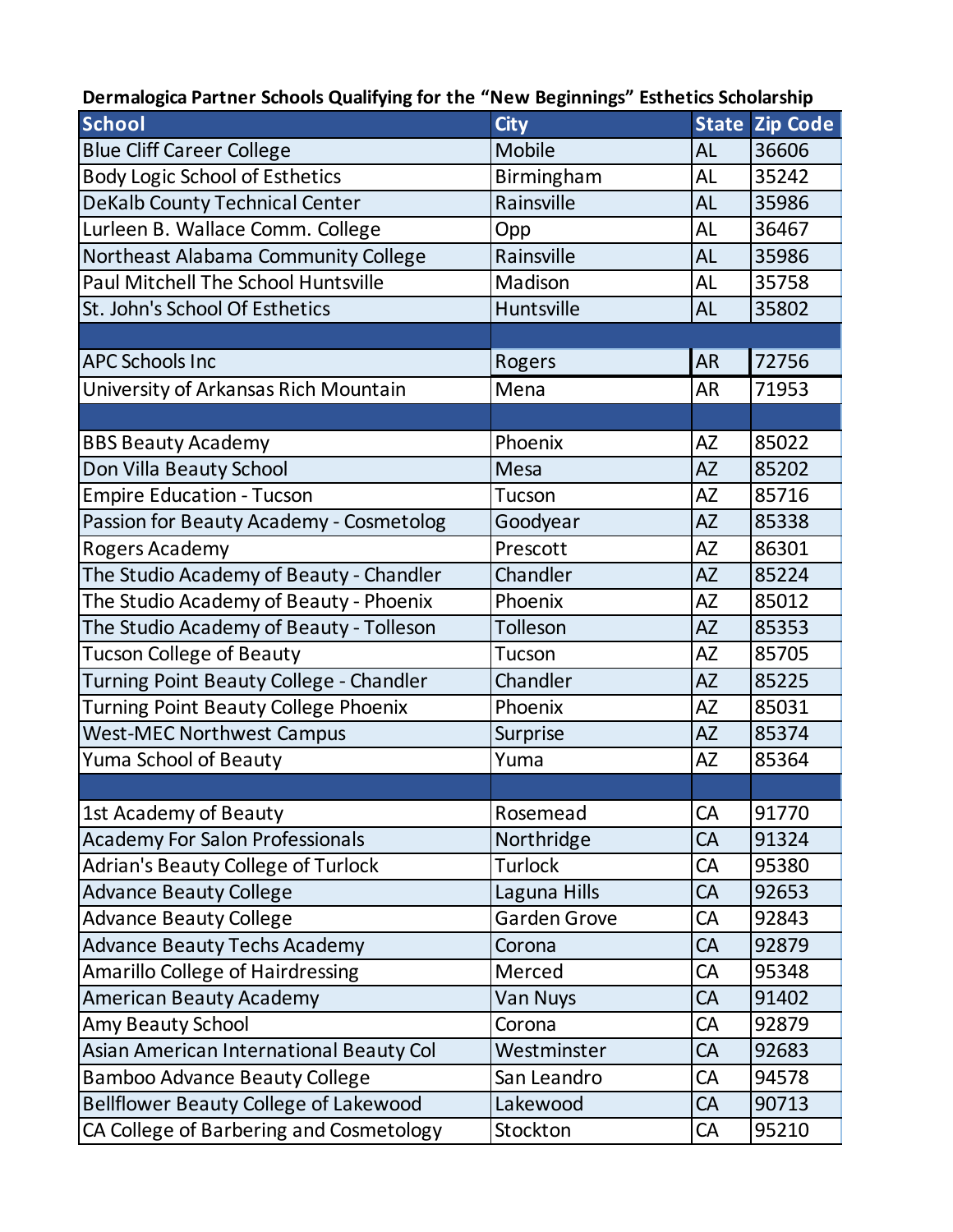| Calif. School of Cosmetology Inc            | Modesto                | CA        | 95354 |
|---------------------------------------------|------------------------|-----------|-------|
| California Hair Design Academy La Mesa      | La Mesa                | CA        | 91942 |
| <b>Career Academy Of Beauty</b>             | <b>Garden Grove</b>    | <b>CA</b> | 92845 |
| Cerritos Community College/Warehouse        | Cerritos               | CA        | 90703 |
| <b>Citrus Community College District</b>    | Glendora               | CA        | 91741 |
| <b>Citrus Community College-Bookstore</b>   | Glendora               | CA        | 91740 |
| <b>Coastline Beauty College</b>             | <b>Fountain Valley</b> | CA        | 92708 |
| Cosmo Academy, Inc                          | Sacramento             | CA        | 95821 |
| Cosmotek                                    | San Jose               | <b>CA</b> | 95131 |
| CosmoTon Academy                            | Lompoc                 | CA        | 93436 |
| <b>Culver City Beauty College</b>           | <b>Culver City</b>     | CA        | 90232 |
| El Camino College Compton Center            | Compton                | CA        | 90221 |
| El Camino Community College-Student Kits    | Torrance               | <b>CA</b> | 90506 |
| Federico Career Colleges, Inc.              | Fresno                 | CA        | 93710 |
| <b>Flair Beauty College</b>                 | Valencia               | <b>CA</b> | 91355 |
| Frederick & Charles Beauty College          | Eureka                 | CA        | 95501 |
| Hacienda-La Puente Adult Ed.                | La Puente              | CA        | 91746 |
| Hoss Lee Academy                            | Roseville              | CA        | 95661 |
| Institute of Beauty Culture                 | Santa Maria            | CA        | 93454 |
| <b>International Academy of Cosmetology</b> | South Gate             | CA        | 90280 |
| <b>International College of Cosmetology</b> | Oakland                | CA        | 94601 |
| Jama's Beauty College                       | <b>West Hills</b>      | CA        | 91304 |
| JD Academy                                  | <b>Danville</b>        | CA        | 94526 |
| <b>KC Beauty Academy</b>                    | Los Angeles            | CA        | 90012 |
| King Beauty College                         | <b>Garden Grove</b>    | <b>CA</b> | 92841 |
| Lancaster Beauty School                     | Lancaster              | CA        | 93534 |
| Lu Ross Academy                             | Ventura                | CA        | 93001 |
| <b>Mariacy Beauty Academy</b>               | City Of Industry       | CA        | 91746 |
| Milan Institute of Cosmetology              | Vacaville              | CA        | 95688 |
| Milan Institute of Cosmetology Fresno       | Fresno                 | CA        | 93704 |
| My Beauty and Barber College                | Sacramento             | <b>CA</b> | 95823 |
| New America Beauty Education Corp.          | Orange                 | <b>CA</b> | 92867 |
| Newberry School Cosmet. Dept.               | Granada Hills          | <b>CA</b> | 91344 |
| North Adrian's Beauty College               | Modesto                | CA        | 95350 |
| <b>Palace Beauty College</b>                | Los Angeles            | CA        | 90006 |
| <b>Paris Beauty College</b>                 | Concord                | <b>CA</b> | 94520 |
| Paul Mitchell the School - Costa Mesa       | Costa Mesa             | CA        | 92626 |
| Paul Mitchell The School Modesto            | Modesto                | CA        | 95350 |
| Paul Mitchell The School Pasadena           | Pasadena               | <b>CA</b> | 91101 |
| Paul Mitchell The School Pasadena           | Pasadena               | CA        | 91101 |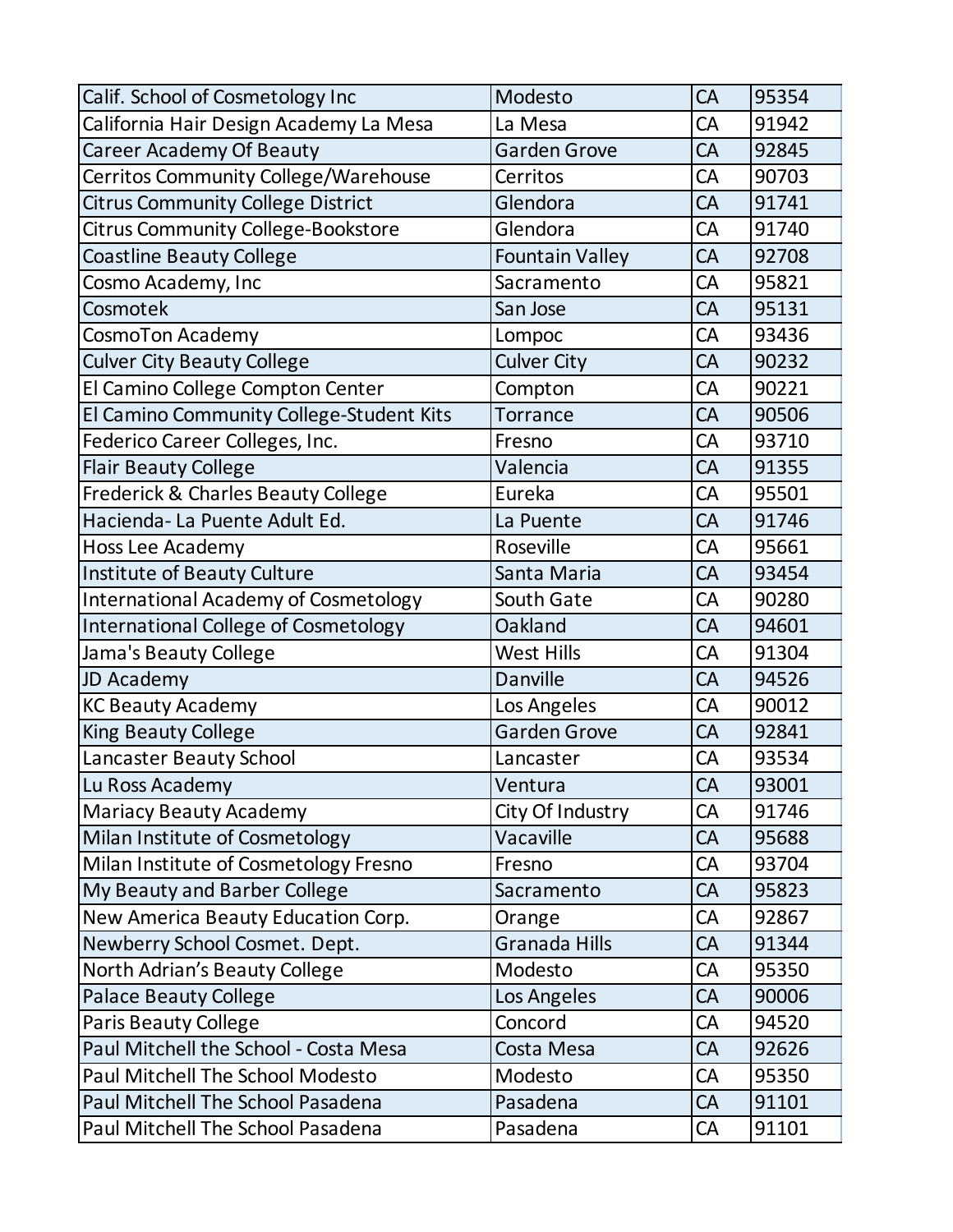| Paul Mitchell The School San Jose              | San Jose                | CA        | 95122 |
|------------------------------------------------|-------------------------|-----------|-------|
| Redwood Beauty College - Prof                  | Santa Rosa              | CA        | 95403 |
| <b>Redwood Beauty College Retail</b>           | Santa Rosa              | <b>CA</b> | 95403 |
| <b>Riverside Training Center</b>               | Mira Loma               | CA        | 91752 |
| Saddleback Beauty Academy                      | Laguna Hills            | CA        | 92653 |
| Salon Success Academy Upland                   | Upland                  | CA        | 91786 |
| San Diego City College Cosmetology Dept        | San Diego               | CA        | 92101 |
| San Francisco Institute of Esthetics           | San Francisco           | CA        | 94103 |
| Santa Clara Beauty College                     | Santa Clara             | <b>CA</b> | 95051 |
| Santa Monica College                           | Santa Monica            | CA        | 90405 |
| <b>Skyline Cosmetology Business Division</b>   | San Bruno               | CA        | 94066 |
| The Salon Professional Academy-CA              | San Jose                | CA        | 95129 |
| <b>Thuy Princess Beauty College</b>            | Pomona                  | CA        | 91766 |
| <b>Topline Beauty College</b>                  | Santa Ana               | CA        | 92704 |
| <b>Victory Career College</b>                  | Torrance                | <b>CA</b> | 90502 |
| <b>Western Beauty Institute</b>                | <b>Woodland Hills</b>   | CA        | 91364 |
|                                                |                         |           |       |
| <b>Boulder Valley School District</b>          | <b>Boulder</b>          | CO        | 80303 |
| Cheeks International Academy of Beauty         | Loveland                | CO        | 80538 |
| Elevate Salon Institute                        | Westminster             | CO        | 80031 |
| <b>Hair Fusion Training Center</b>             | Durango                 | CO        | 81301 |
| <b>Paul Mitchell The School Denver</b>         | Lakewood                | CO        | 80226 |
| Pickens Technical College AdmsArapDis28        | Aurora                  | CO        | 80011 |
| The Salon Professional Academy                 | <b>Colorado Springs</b> | CO        | 80918 |
| <b>TIGI</b>                                    | <b>Colorado Springs</b> | CO        | 80918 |
|                                                |                         |           |       |
| Academy Di Capelli                             | Wallingford             | CT        | 06492 |
| Academy Di Capelli LLC                         | <b>East Hartford</b>    | CT        | 06108 |
| <b>Branford Academy of Hair And Cosmetolog</b> | <b>Bridgeport</b>       | CT        | 06610 |
| Branford Academy Of Hair And Cosmetology       | <b>Branford</b>         | <b>CT</b> | 06405 |
| Cortiva Institute                              | Cromwell                | <b>CT</b> | 06416 |
| Gorgeous by Glam Inc                           | <b>Bridgeport</b>       | <b>CT</b> | 6608  |
| International School of Cosmetology            | Wethersfield            | <b>CT</b> | 06109 |
| Paul Mitchell The School North Haven           | North Haven             | <b>CT</b> | 06473 |
| <b>Steeves David and Steeves Kelli</b>         | Seymour                 | CT        | 6483  |
| The Salon Professional Academy-DC              | Washington              | DC        | 20002 |
|                                                |                         |           |       |
| <b>Dawn Training Centre</b>                    | <b>Newark</b>           | DE        | 19702 |
| Delaware Learning Instit. of Cosmetology       | Dagsboro                | <b>DE</b> | 19939 |
|                                                |                         |           |       |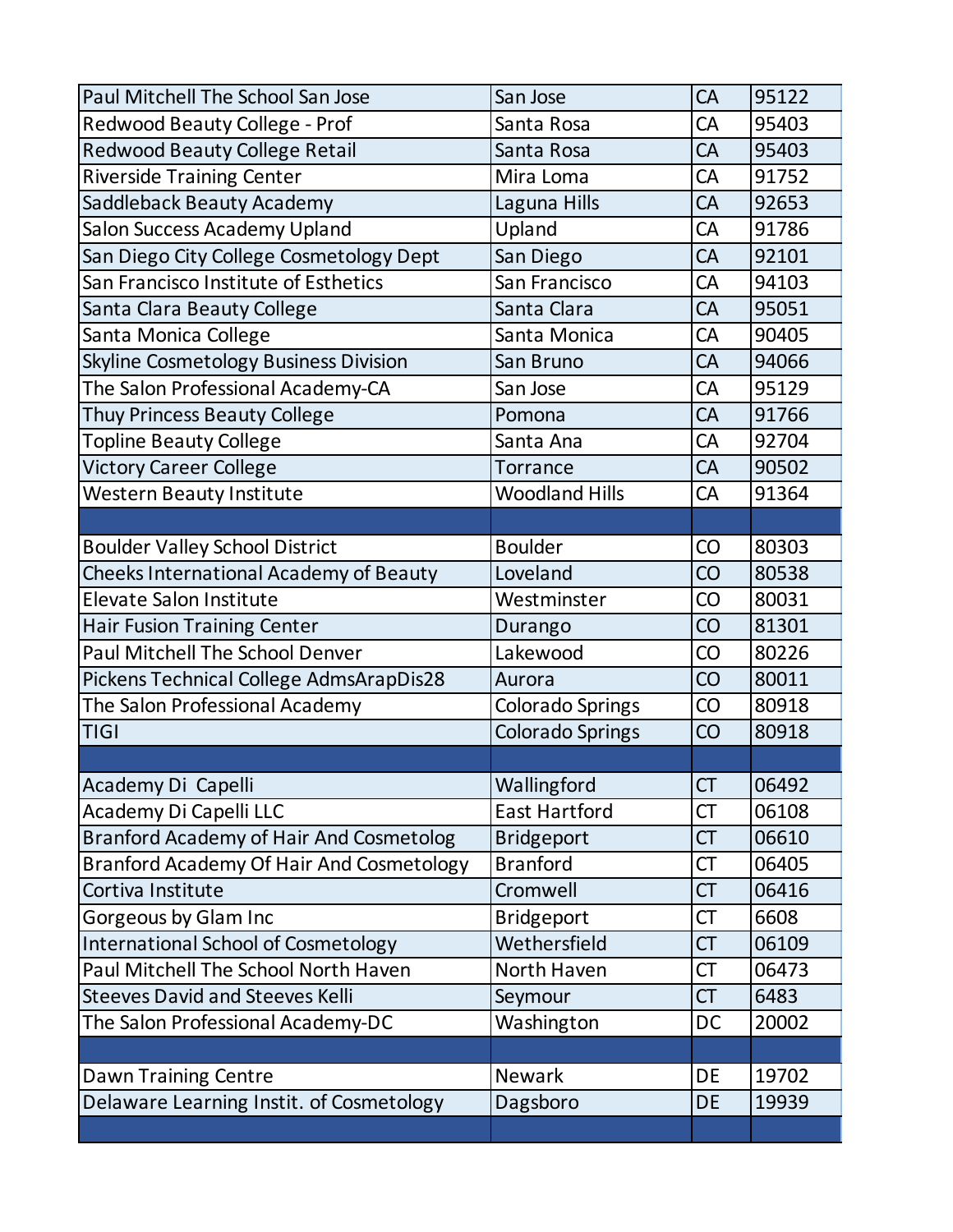| American Institute Of Beauty INC            | Largo                   | <b>FL</b> | 33771 |
|---------------------------------------------|-------------------------|-----------|-------|
| American Institute Of Beauty Inc - St       | Saint Petersburg        | <b>FL</b> | 33713 |
| <b>Academy of Cosmetology Training</b>      | <b>Kissimmee</b>        | <b>FL</b> | 34741 |
| <b>Artistic Nails &amp; Beauty Academy</b>  | Tampa                   | <b>FL</b> | 33605 |
| Artistic School of Nails and Beauty         | Lakeland                | <b>FL</b> | 33801 |
| <b>Celebrity School of Beauty</b>           | Hialeah                 | FL        | 33012 |
| <b>Celebrity School of Beauty</b>           | Miami                   | <b>FL</b> | 33144 |
| Cindy Lee's Nail School                     | Daytona Beach           | <b>FL</b> | 32118 |
| Cortiva Institute - Maitland                | Maitland                | FL        | 32751 |
| Cortiva Institute - Pompano Beach           | Pompano Beach           | <b>FL</b> | 33064 |
| Cortiva Institute - St. Petersburg          | Saint Petersburg        | <b>FL</b> | 33713 |
| Cosmix                                      | <b>Oakland Park</b>     | FL        | 33309 |
| D A Beauty and Health Institute             | Orlando                 | <b>FL</b> | 32819 |
| Dolly Monroe Beauty Academy LLC             | Tampa                   | <b>FL</b> | 33647 |
| Eastern Florida State College               | Cocoa                   | FL        | 32922 |
| <b>Elise Esthetics Institute</b>            | Maitland                | <b>FL</b> | 32751 |
| Empire Education 2801 West Palm Beach       | <b>West Palm Beach</b>  | <b>FL</b> | 33409 |
| <b>Empire Education 2803 Lakeland</b>       | Lakeland                | FL        | 33809 |
| <b>Fashion Focus Hair Academy INC</b>       | Sarasota                | <b>FL</b> | 34231 |
| <b>Flamingo Beauty LLC</b>                  | Miami Beach             | FL        | 33139 |
| Florida Dermal Institute                    | Longwood                | FL        | 32750 |
| <b>Florida Technical College</b>            | Kissimmee               | <b>FL</b> | 34741 |
| Hair in Motion Beauty Academy               | Orlando                 | <b>FL</b> | 32835 |
| <b>Hollywood Institute Margate</b>          | Margate                 | FL        | 33063 |
| Hollywood Institute of Beauty Career        | Hollywood               | <b>FL</b> | 33023 |
| Hollywood Institute of Beauty Career-ORL    | Casselberry             | <b>FL</b> | 32707 |
| Hollywood Institute of Beauty Career-WPB    | <b>West Palm Beach</b>  | FL        | 33405 |
| Indian River State College                  | <b>Stuart</b>           | FL        | 34994 |
| Indian River State College                  | <b>Fort Pierce</b>      | FL        | 34981 |
| <b>International Institute of Education</b> | Margate                 | FL        | 33063 |
| LaSalle Tech                                | <b>Plant City</b>       | <b>FL</b> | 33563 |
| <b>Neo Beauty School LLC</b>                | <b>Hallandale Beach</b> | <b>FL</b> | 33009 |
| Palm Beach State College                    | Lake Worth              | FL        | 33461 |
| Parisian Spa Institute                      | Jacksonville            | FL        | 32204 |
| Prestige Health and Beauty Science Aca.     | North Miami Beach       | <b>FL</b> | 33160 |
| Robert Fiance School-Boynton Beach          | <b>Boynton Beach</b>    | FL        | 33435 |
| <b>Robert Morgan Technical College</b>      | Miami                   | <b>FL</b> | 33177 |
| Sheridan Votech                             | Hollywood               | FL        | 33021 |
| Summit Salon Academy                        | Tampa                   | FL        | 33624 |
| Summit Salon Academy-Gainesville            | Gainesville             | FL        | 32607 |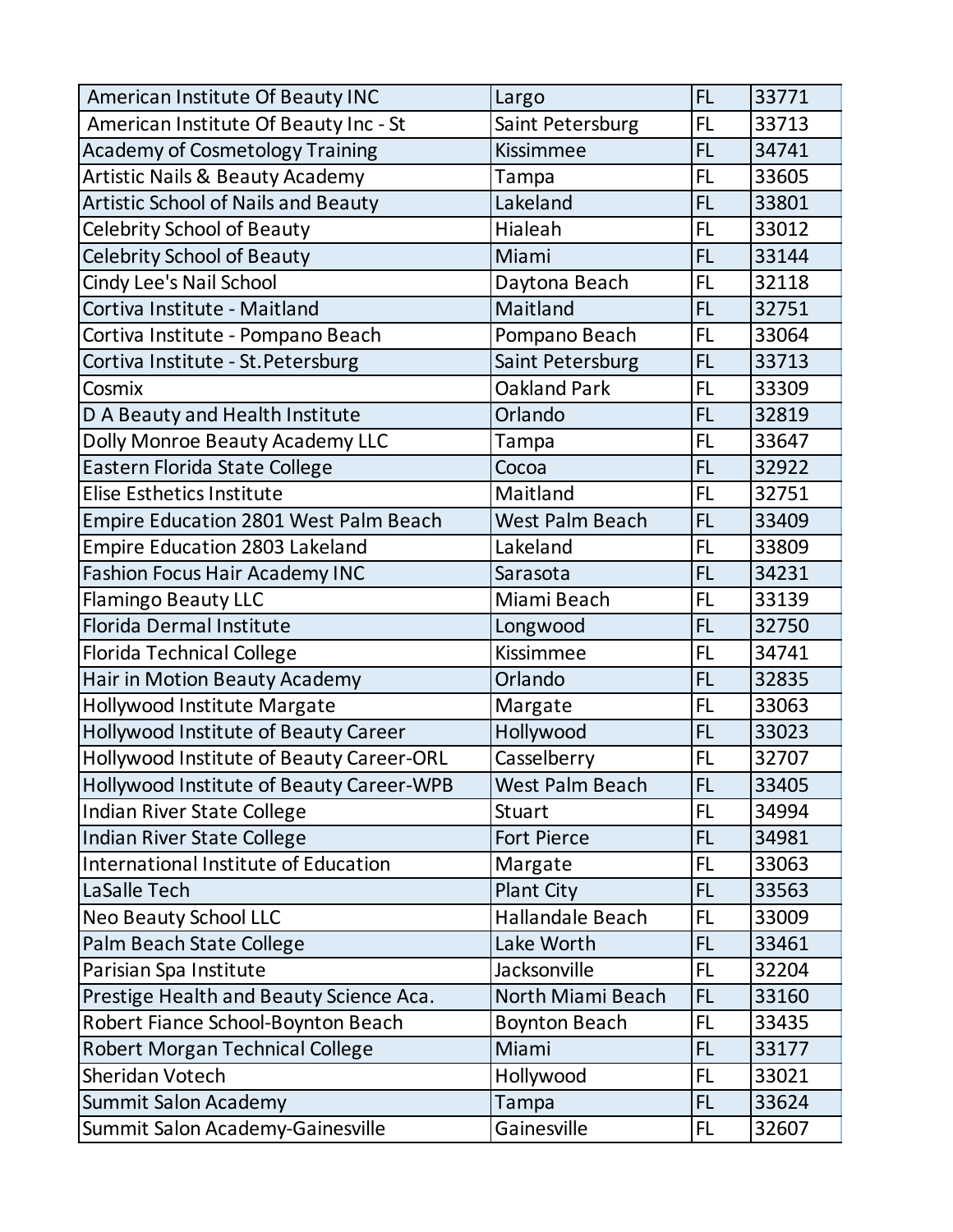| The Academy Esthetics and Nails LLC         | Ocala               | <b>FL</b> | 34471 |
|---------------------------------------------|---------------------|-----------|-------|
| The Salon Professional Academy              | Delray Beach        | <b>FL</b> | 33484 |
| The Salon Professional Academy - Ft Myers   | Fort Myers          | <b>FL</b> | 33907 |
| The Salon Professional Academy-Melbourne    | Melbourne           | <b>FL</b> | 32904 |
|                                             |                     |           |       |
| <b>Athens Technical College</b>             | <b>Athens</b>       | GA        | 30601 |
| <b>Atlanta School of Massage</b>            | Atlanta             | GA        | 30338 |
| Dalton Institute of Esthetics and Cosmo     | Dalton              | GA        | 30720 |
| Hogan Institute                             | Lilburn             | GA        | 30047 |
| Lanier Technical College                    | Gainesville         | GA        | 30507 |
| North Georgia Technical College             | <b>Blairsville</b>  | <b>GA</b> | 30512 |
| North Georgia Technical College             | Clarkesville        | GA        | 30523 |
| Southwest Georgia Technical College         | Thomasville         | GA        | 31792 |
| <b>Virtual Beauty Esthetics</b>             | Suwanee             | GA        | 30024 |
| Wiregrass Georgia Technical College         | Valdosta            | GA        | 31602 |
|                                             |                     |           |       |
| Alluring Aesthetics Academy LLC             | Honolulu            | H1        | 96814 |
| <b>Honolulu Community College</b>           | Honolulu            | H1        | 96817 |
| Savoy Inc DBA IBS School of Cosmetology     | Kahului             | H1        | 96732 |
| Timori DBA Hawaii Cosmetology Academy       | Honolulu            | HI        | 96826 |
| <b>Ulupono Academy</b>                      | Honolulu            | HI        | 96816 |
|                                             |                     |           |       |
| Capri College - Cedar Rapids IA             | <b>Cedar Rapids</b> | IA        | 52404 |
| Capri College - Dubuque                     | Dubuque             | IA        | 52001 |
| Capri Waterloo                              | Waterloo            | IA        | 50702 |
| Faust Institute of Cosmetology              | Spirit Lake         | IA        | 51360 |
| Fiegen & Bisenius INC Capri College         | Davenport           | IA        | 52807 |
|                                             |                     |           |       |
| <b>Hair Profession SCL CSMTY INC</b>        | Oswego              | L         | 60543 |
| Hair Professional Career College            | Sycamore            | IL        | 60178 |
| Hair Professional Career College            | <b>Palos Hills</b>  | IL        | 60465 |
| <b>Innovations Design Academy</b>           | Canton              | IL        | 61520 |
| Lake Land College                           | Mattoon             | IL        | 61938 |
| Lake Land College Staff and Student Acct    | Mattoon             | L         | 61938 |
| Paul Mitchell The School Bradley            | <b>Bourbonnais</b>  | L         | 60914 |
| Pivot Point Academy-Bloomingdale            | Bloomingdale        | IL        | 60108 |
| Rend Lake Junior College                    | Ina                 | IL        | 62846 |
| <b>Trend Setters College of Cosmetology</b> | <b>Tinley Park</b>  | IL        | 60477 |
| Tricoci University of Beauty Culture        | Rockford            | IL        | 61108 |
| Tricoci University of Beauty Culture LLC    | Normal              | L         | 61761 |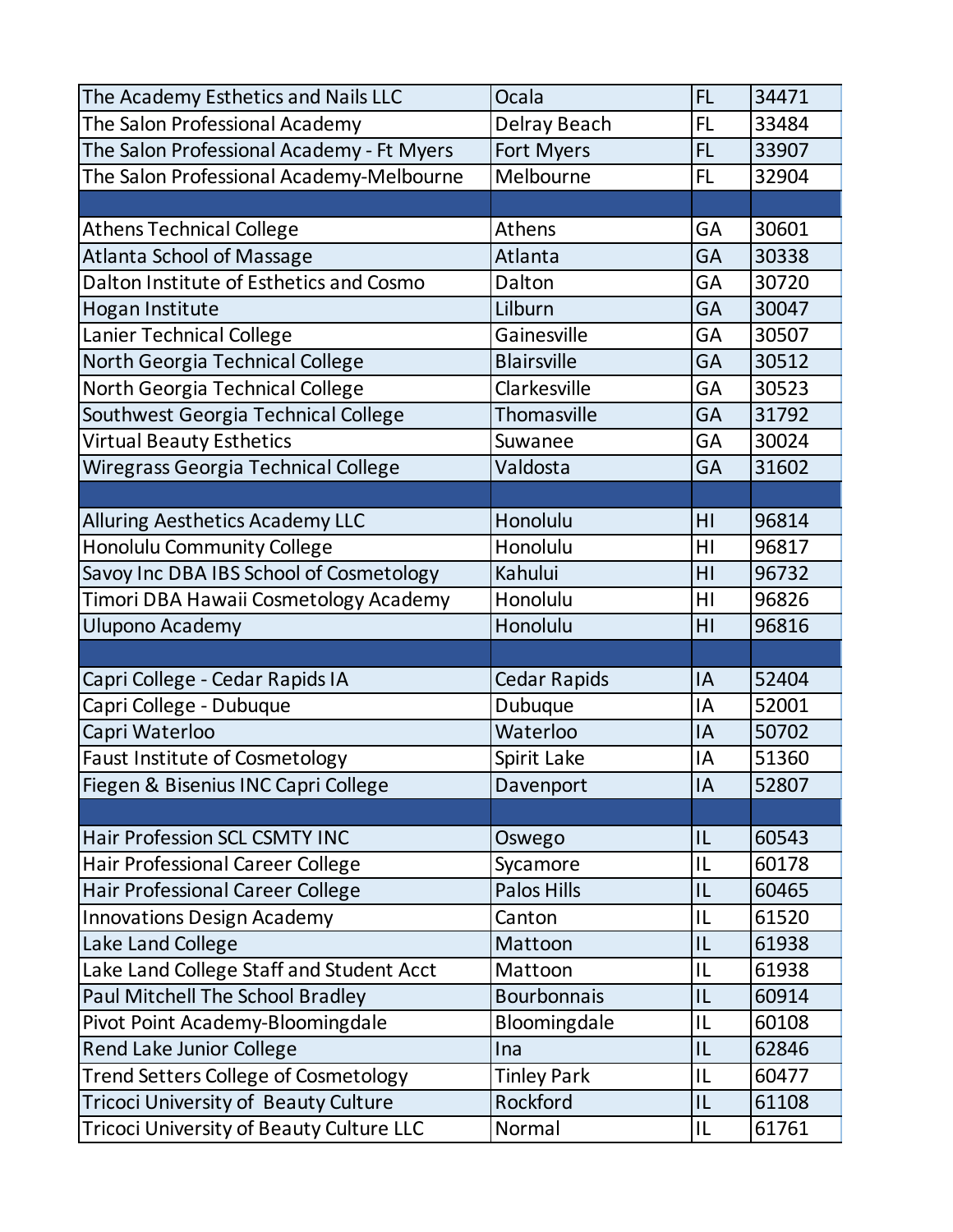| Tricoci University of Beauty Culture LLC    | Urbana                  | IL        | 61801 |
|---------------------------------------------|-------------------------|-----------|-------|
| Tricoci University of Beauty Culture LLC    | Peoria                  | IL        | 61614 |
| Tricoci University of Beauty Culture LLC    | <b>Glendale Heights</b> | IL        | 60139 |
| Tricoci University of Beauty Culture LLC    | <b>Bridgeview</b>       | L         | 60455 |
| Tricoci University of Beauty Culture LLC    | Elgin                   | IL        | 60123 |
| Tricoci University of Beauty Culture LLC    | Chicago                 | IL        | 60656 |
| Tricoci University of Beauty Culture LLC    | Libertyville            | IL        | 60048 |
| Tricoci University of Beauty Culture LLC    | Chicago                 | IL        | 60626 |
|                                             |                         |           |       |
| Art22 Academy                               | Fort Wayne              | IN        | 46804 |
| <b>Empire Education 1400 Indianapolis</b>   | Indianapolis            | IN        | 46237 |
| Indiana Wellness College                    | Indianapolis            | IN        | 46290 |
| Jepo, Inc. - Indianapolis                   | Indianapolis            | IN        | 46203 |
| Jepo, Inc. - Jeffersonville                 | Jeffersonville          | IN        | 47130 |
| Prestige Bilingual Beauty Institute         | Indianapolis            | IN        | 46226 |
| <b>Ravenscroft Beauty College</b>           | Fort Wayne              | IN        | 46835 |
| The Salon Professional Academy Ft Wayne     | Fort Wayne              | IN        | 46825 |
| <b>Tricoci University</b>                   | Lafayette               | IN        | 47901 |
| Tricoci University of Beauty Culture        | Bloomington             | IN        | 47404 |
| <b>Tricoci University of Beauty Culture</b> | Indianapolis            | IN        | 46256 |
| Tricoci University of Beauty Culture LLC    | Highland                | IN        | 46322 |
|                                             |                         |           |       |
| <b>Crave Beauty Academy</b>                 | Wichita                 | <b>KS</b> | 67203 |
| <b>Eric Fisher Academy</b>                  | Wichita                 | KS        | 67212 |
|                                             |                         |           |       |
| Jepo, Inc. - Glasgow                        | Glasgow                 | KY        | 42141 |
| Jepo, Inc. - Louisville                     | Louisville              | KY        | 40220 |
| Louisville Beauty Academy                   | Louisville              | <b>KY</b> | 40206 |
| PJ's Beauty College - Bowling Green         | <b>Bowling Green</b>    | <b>KY</b> | 42101 |
|                                             |                         |           |       |
| Blue Cliff College- Alexandria              | Alexandria              | LA        | 71301 |
| <b>Blue Cliff College- Houma</b>            | Houma                   | LA        | 70360 |
| <b>Blue Cliff College-Lafayette</b>         | Lafayette               | LA        | 70508 |
| <b>Blue Cliff College- Metairie</b>         | Metairie                | LA        | 70006 |
| <b>Celebrity Stylist Beauty School</b>      | Monroe                  | LA        | 71201 |
| Guy's Academy                               | Shreveport              | LA        | 71105 |
| John Jay Beauty College                     | Kenner                  | LA        | 70062 |
| La Salle Tech - Houma                       | Houma                   | LA        | 70363 |
| Omega Institute of Cosmetology              | Houma                   | LA        | 70360 |
| Pat Goins Beauty School                     | <b>Bossier City</b>     | LA        | 71111 |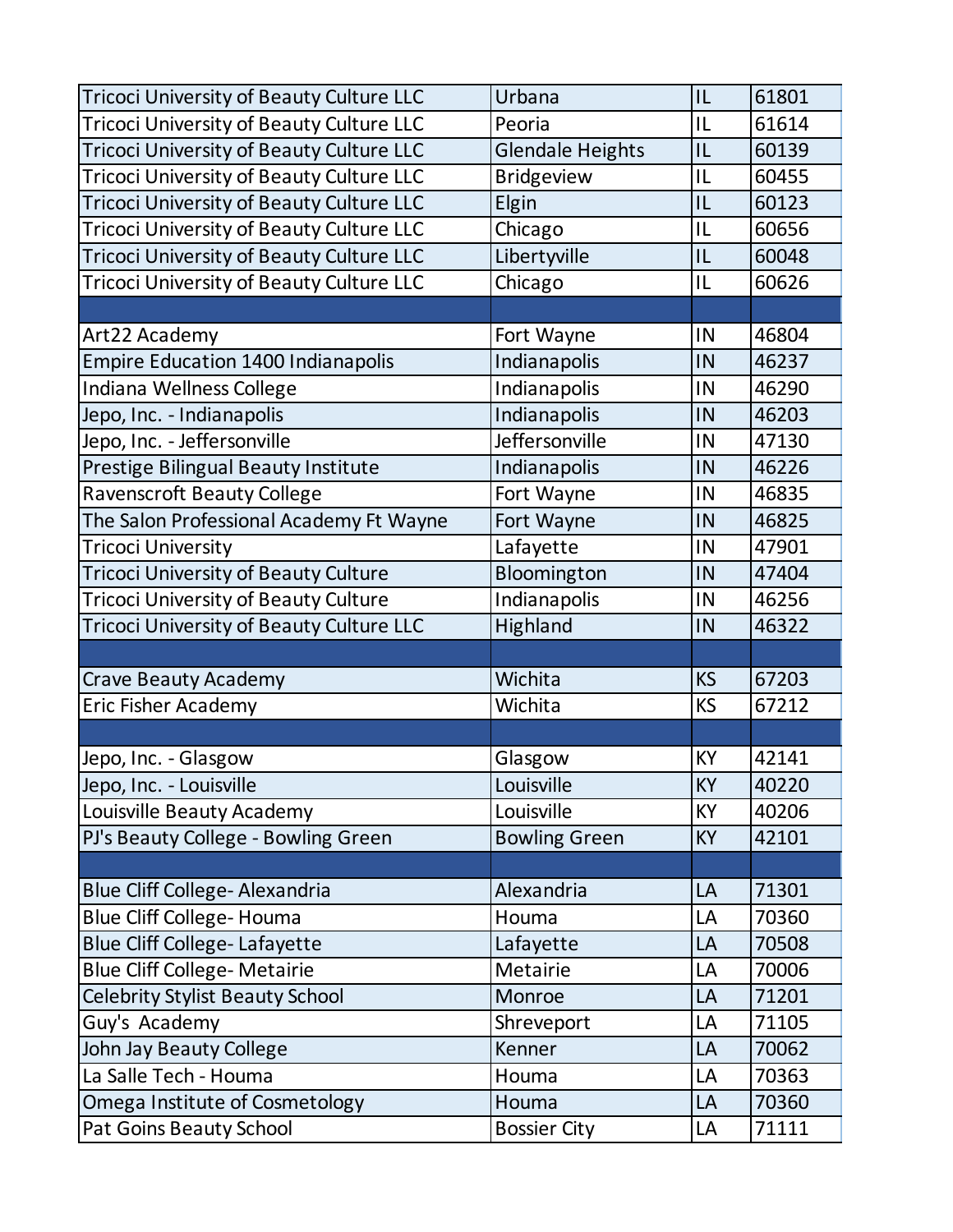| The Cosmetology Institute                 | <b>New Orleans</b>       | LA        | 70127 |
|-------------------------------------------|--------------------------|-----------|-------|
|                                           |                          |           |       |
| Flavia Leal Beauty Institute              | Woburn                   | <b>MA</b> | 01801 |
| Jolie Hair and Beauty Academy             | Ludlow                   | <b>MA</b> | 01056 |
| <b>Jupiter Beauty Academy</b>             | <b>Boston</b>            | <b>MA</b> | 02122 |
|                                           |                          |           |       |
| Cortiva Institute - Linthicum Heights     | Linthicum Heights        | <b>MD</b> | 21090 |
| <b>Fortis Institute Towson</b>            | Towson                   | <b>MD</b> | 21204 |
| Hair Academy II                           | <b>Hillcrest Heights</b> | <b>MD</b> | 20748 |
| Hair Aesthetics @ Aesthetics Institute    | Gaithersburg             | <b>MD</b> | 20877 |
| <b>Hair Expressions Academy</b>           | Rockville                | <b>MD</b> | 20852 |
|                                           |                          |           |       |
| <b>Dymond Designs Beauty School</b>       | Detroit                  | MI        | 48207 |
| L'esprit Academy                          | Livonia                  | MI        | 48150 |
| Michigan College Of Beauty                | Troy                     | MI        | 48083 |
| <b>Skinology Beauty Institute</b>         | Dearborn                 | MI        | 48127 |
| The Salon Professional Academy - Holland  | Holland                  | MI        | 49424 |
|                                           |                          |           |       |
| <b>Empire Education</b>                   | Bloomington              | <b>MN</b> | 55420 |
| MN Brows Microblading and Lash Academy    | Edina                    | <b>MN</b> | 55436 |
| MN School of Cosmetology-Woodbury         | Woodbury                 | <b>MN</b> | 55125 |
| MN West Community and Technical College   | Jackson                  | <b>MN</b> | 56143 |
| The Salon Professional Academy-Maplewood  | Maplewood                | <b>MN</b> | 55109 |
|                                           |                          |           |       |
| <b>Aesthetics Institute</b>               | Saint Louis              | <b>MO</b> | 63123 |
| Crave Beauty Academy                      | <b>Ballwin</b>           | <b>MO</b> | 63011 |
| Missouri College Of Cosmetology           | Springfield              | <b>MO</b> | 65804 |
| Poplar Bluff Technical Career Center      | Poplar Bluff             | <b>MO</b> | 63901 |
| Summit Salon Academy Kansas City          | Independence             | <b>MO</b> | 64055 |
|                                           |                          |           |       |
| <b>Blue Cliff College Gulfport</b>        | Gulfport                 | <b>MS</b> | 39503 |
|                                           |                          |           |       |
| Academy Of Nails Technology & Esthetics   | Charlotte                | <b>NC</b> | 28217 |
| <b>Alamance Community College</b>         | <b>Burlington</b>        | <b>NC</b> | 27215 |
| <b>ANew Vision Academy</b>                | Newton                   | <b>NC</b> | 28658 |
| Asheville-Buncombe Tech Comm College      | Asheville                | <b>NC</b> | 28801 |
| <b>Brunswick Community College</b>        | <b>Supply</b>            | <b>NC</b> | 28462 |
| <b>Carteret Community College</b>         | Morehead City            | <b>NC</b> | 28557 |
| <b>Central Carolina Community College</b> | Sanford                  | <b>NC</b> | 27330 |
| <b>Craven Community College</b>           | New Bern                 | <b>NC</b> | 28562 |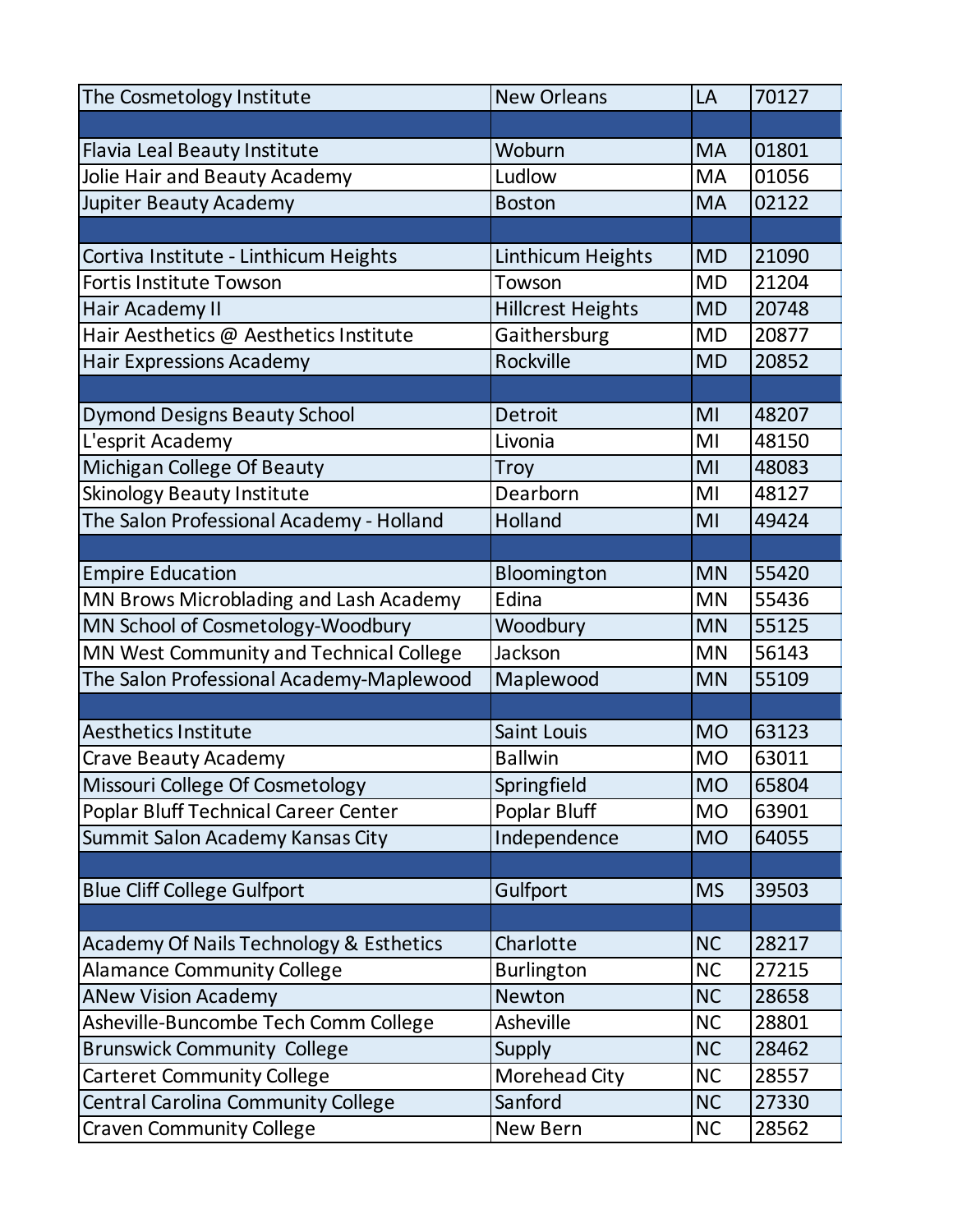| Dermacademy                                | Kernersville            | <b>NC</b> | 27284 |
|--------------------------------------------|-------------------------|-----------|-------|
| <b>Empire Education 2303 Winston-Salem</b> | <b>Winston Salem</b>    | <b>NC</b> | 27106 |
| Empire Education 2305 West Greensboro      | Greensboro              | <b>NC</b> | 27407 |
| Follett 1676 at Carteret College           | Morehead City           | <b>NC</b> | 28557 |
| Follett 1692 at Brunswick Bookstore        | <b>Supply</b>           | <b>NC</b> | 28462 |
| <b>Gaston College</b>                      | <b>Dallas</b>           | <b>NC</b> | 28034 |
| <b>Pamlico Community College</b>           | Grantsboro              | <b>NC</b> | 28529 |
| <b>TAM Advanced Edu Grp LLC</b>            | Durham                  | <b>NC</b> | 27701 |
|                                            |                         |           |       |
| Salon Professional Academy - Fargo         | Fargo                   | <b>ND</b> | 58103 |
|                                            |                         |           |       |
| <b>Keene Beauty Academy</b>                | Keene                   | <b>NH</b> | 03431 |
| Michael's School Of Esthetics              | <b>Bedford</b>          | <b>NH</b> | 03110 |
|                                            |                         |           |       |
| <b>Empire Education 2104 Bloomfield</b>    | <b>Bloomfield</b>       | <b>NJ</b> | 07003 |
| <b>Empire Education 2105 Union</b>         | Union                   | <b>NJ</b> | 07083 |
| <b>Empire Education 2167 Cherry Hill</b>   | <b>Cherry Hill</b>      | <b>NJ</b> | 08002 |
| Innovate Salon Academy                     | Trenton                 | <b>NJ</b> | 08628 |
| Innovate Salon Academy                     | <b>South Plainfield</b> | <b>NJ</b> | 07080 |
| Jolie Hair and Beauty Academy              | Northfield              | <b>NJ</b> | 08225 |
| Jolie Health and Beauty Academy            | <b>Cherry Hill</b>      | <b>NJ</b> | 08003 |
| Jolie Health Beauty Academy                | <b>Blackwood</b>        | <b>NJ</b> | 08012 |
| P.B. Cosmetology Education Ctr.            | <b>Gloucester City</b>  | <b>NJ</b> | 8030  |
| Parisian Beauty Academy                    | Hackensack              | <b>NJ</b> | 07601 |
| <b>Reignbow Beauty-Perth Amboy</b>         | Perth Amboy             | <b>NJ</b> | 08861 |
| Rizzieri School                            | Voorhees                | <b>NJ</b> | 08043 |
| Robert Fiance Beauty School-Ocean          | Ocean                   | <b>NJ</b> | 07712 |
| Robert Fiance Beauty School-Pitman         | Pitman                  | <b>NJ</b> | 08071 |
| Robert Fiance Beauty-North Plainfield      | <b>North Plainfield</b> | <b>NJ</b> | 07060 |
| Robert Fiance Beauty-West NY               | <b>West New York</b>    | <b>NJ</b> | 07093 |
| <b>Shore Beauty School</b>                 | Egg Harbor Township     | <b>NJ</b> | 08234 |
| SSSJ, LLC                                  | Howell                  | <b>NJ</b> | 07731 |
| The Pro Beauty Academy                     | Edison                  | <b>NJ</b> | 08820 |
|                                            |                         |           |       |
| <b>Glitz School Cosmetology</b>            | Las Cruces              | <b>NM</b> | 88001 |
| The Avenue Academy                         | Albuquerque             | <b>NM</b> | 87110 |
| Toni & Guy Academy - New Mexico            | Albuquerque             | <b>NM</b> | 87110 |
|                                            |                         |           |       |
| Beauty School @ IAS                        | Reno                    | <b>NV</b> | 89502 |
| Euphoria Institute                         | Las Vegas               | <b>NV</b> | 89117 |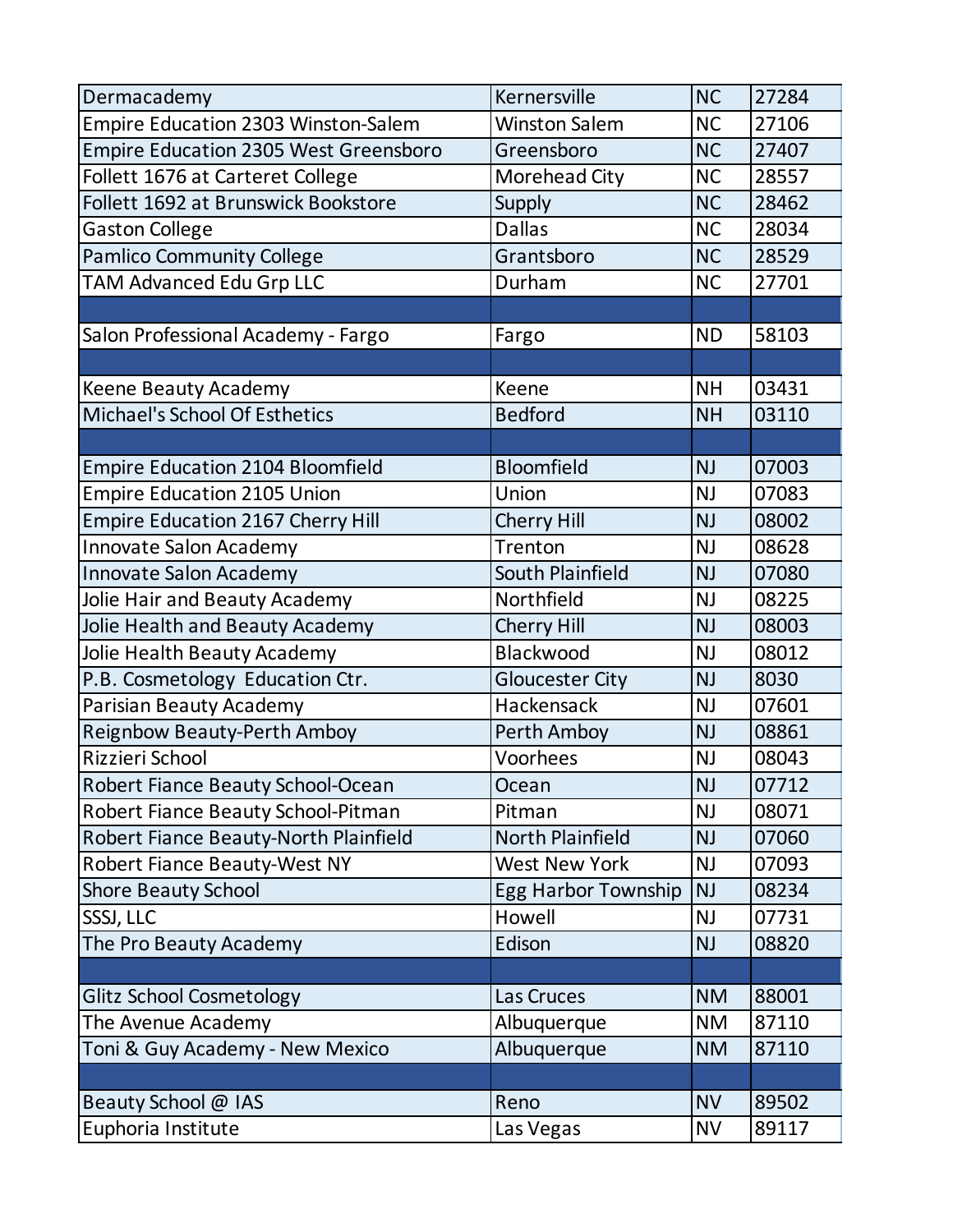| Milan Institute Las Vegas                    | Las Vegas           | <b>NV</b>       | 89106 |
|----------------------------------------------|---------------------|-----------------|-------|
| Milan Institute Reno                         | Reno                | <b>NV</b>       | 89502 |
| Sierra Academy of Style                      | Carson City         | <b>NV</b>       | 89701 |
|                                              |                     |                 |       |
| Arrojo Cosmetology School                    | <b>New York</b>     | <b>NY</b>       | 10014 |
| <b>Brittany Schools, LTD</b>                 | <b>Bronx</b>        | <b>NY</b>       | 10458 |
| <b>Brittany Schools, LTD</b>                 | Levittown           | <b>NY</b>       | 11756 |
| <b>Continental School - Rochester</b>        | Rochester           | <b>NY</b>       | 14623 |
| Continental School - Syracuse                | Syracuse            | <b>NY</b>       | 13211 |
| <b>Continental School - West Seneca</b>      | <b>Buffalo</b>      | <b>NY</b>       | 14224 |
| <b>Empire Education</b>                      | Peekskill           | <b>NY</b>       | 10566 |
| Gloria Francis School of MakeUp Artistry     | <b>Brooklyn</b>     | <b>NY</b>       | 11208 |
| Gloria Francis School of MakeUp Artistry     | <b>Brooklyn</b>     | <b>NY</b>       | 11209 |
| Long Island Beauty School                    | Hempstead           | <b>NY</b>       | 11550 |
| <b>Manhattan Nail &amp; Esthetics School</b> | <b>New York</b>     | <b>NY</b>       | 10018 |
| New York Institute of Beauty                 | Islandia            | <b>NY</b>       | 11749 |
| NY School of Esthetics and Day Spa           | Tarrytown           | <b>NY</b>       | 10591 |
| The Salon Professional Academy - NY          | Tonawanda           | <b>NY</b>       | 14150 |
|                                              |                     |                 |       |
| Moler Pickens Inc Cincinnati                 | Cincinnati          | OH              | 45213 |
| Moler Pickens Inc Fairfield                  | Fairfield           | OH              | 45014 |
| Raphael's School of Beauty - Boardman        | Youngstown          | OH              | 44512 |
| Summit Salon Academy                         | Perrysburg          | <b>OH</b>       | 43551 |
|                                              |                     |                 |       |
| Artisan Institute of Barbering, Cosmeto      | Skiatook            | OK              | 74070 |
| Central Oklahoma College                     | Oklahoma City       | OK              | 73134 |
| Community Highered Inst DBA Clary Sage       | <b>Tulsa</b>        | $\overline{OK}$ | 74145 |
| Jenks Beauty College                         | Jenks               | OK              | 74037 |
| <b>SHAWNEE BEAUTY COLLEGE</b>                | Shawnee             | OK              | 74804 |
| Southern Oklahoma Technology Center          | Ardmore             | OK              | 73401 |
|                                              |                     |                 |       |
| Altoona Beauty School                        | Altoona             | PA              | 16602 |
| American Barber and Beauty Academy           | Reading             | PA              | 19607 |
| <b>Fountain of Youth</b>                     | Pittsburgh          | PA              | 15217 |
| Jolie Hair and Beauty Academy                | <b>Wilkes Barre</b> | PA              | 18702 |
| Lansdale School Of Cosmetology               | Lansdale            | PA              | 19446 |
| Metro Beauty Academy, LLC                    | Allentown           | PA              | 18106 |
| <b>Queen Beauty Academy</b>                  | Philadelphia        | PA              | 19111 |
| <b>Shears Cosmetology School</b>             | Carlisle            | PA              | 17015 |
| The Beauty Institute                         | Allentown           | PA              | 18109 |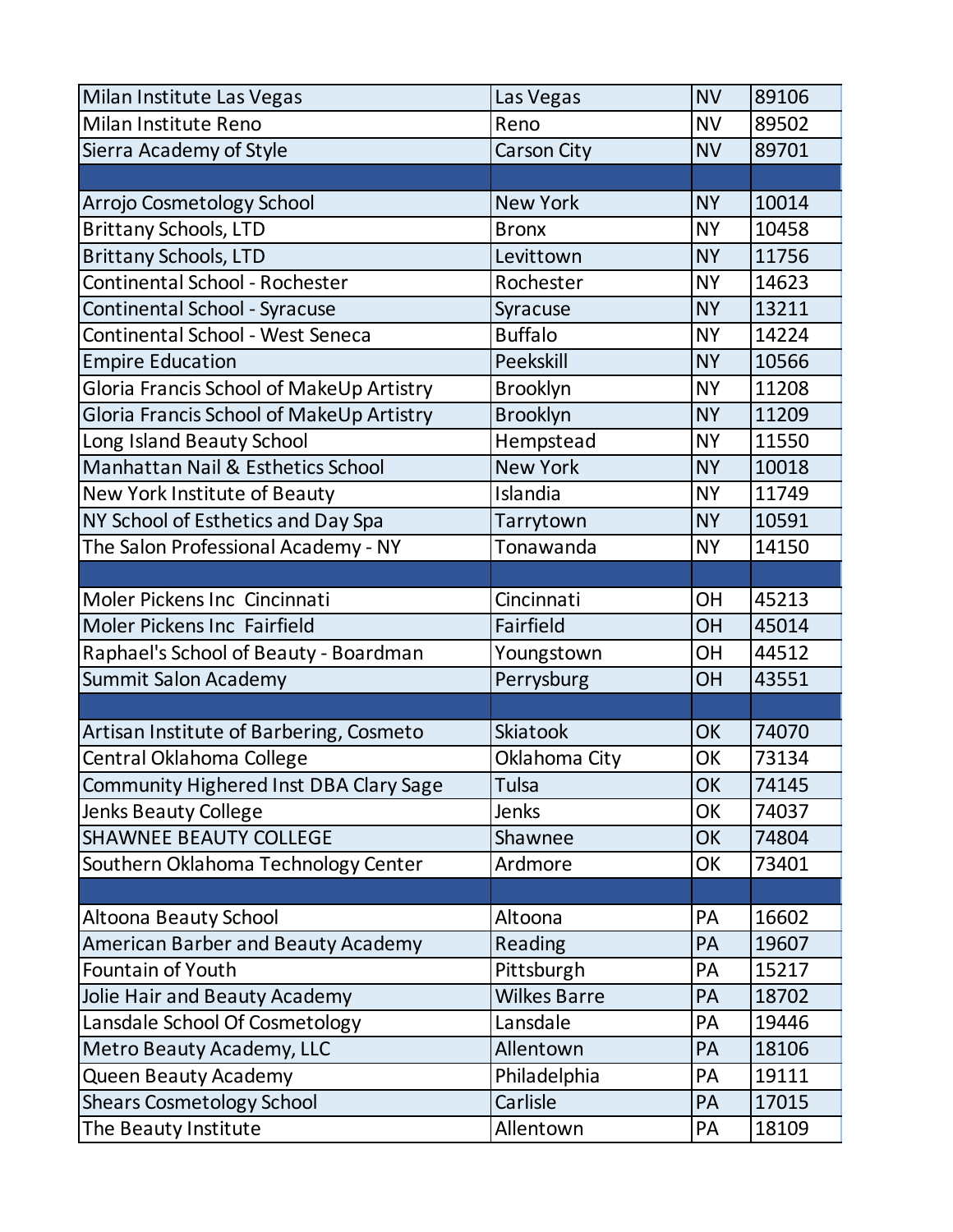| The Beauty Institute Philadelphia             | Philadelphia       | PA             | 19115 |
|-----------------------------------------------|--------------------|----------------|-------|
| The Chrome Institute of Cosmetology           | <b>Marcus Hook</b> | PA             | 19061 |
| The Salon Professional Academy - Collegeville | Collegeville       | PA             | 19426 |
| <b>Venus Beauty Academy</b>                   | Aston              | PA             | 19014 |
|                                               |                    |                |       |
| Century College Inc.                          | San Juan           | <b>PR</b>      | 00907 |
| Century College Inc. San Juan                 | San Juan           | <b>PR</b>      | 00907 |
|                                               |                    |                |       |
| <b>Empire Education</b>                       | Providence         | R <sub>l</sub> | 02903 |
|                                               |                    |                |       |
| <b>Greenville Tech Bookstore</b>              | Greenville         | <b>SC</b>      | 29607 |
| Horry Georgetown Technical College            | Myrtle Beach       | <b>SC</b>      | 29577 |
| Kenneth Shuler School - Rock Hill             | <b>Rock Hill</b>   | <b>SC</b>      | 29732 |
| Kenneth Shuler School of Cosmetology          | Columbia           | <b>SC</b>      | 29209 |
| Kenneth Shuler School of Cosmetology          | <b>Goose Creek</b> | <b>SC</b>      | 29445 |
| Kenneth Shuler Schools of Cosmetology         | Spartanburg        | SC             | 29301 |
| Kenneth Shuler Schools of Cosmetology         | Florence           | SC             | 29501 |
|                                               |                    |                |       |
| <b>Austin Beauty College</b>                  | Clarksville        | <b>TN</b>      | 37040 |
| <b>Brillare Beauty Institute</b>              | Chattanooga        | <b>TN</b>      | 37411 |
| <b>Brillare Beauty Institute</b>              | Cleveland          | <b>TN</b>      | 37312 |
| <b>Empire Education 2900 Colonial Memphis</b> | <b>Memphis</b>     | <b>TN</b>      | 38117 |
| <b>Empire Education 2901 Brentwood</b>        | <b>Brentwood</b>   | <b>TN</b>      | 37027 |
| <b>Empire Education 2902 Highland Memphis</b> | <b>Memphis</b>     | <b>TN</b>      | 38111 |
| Ivy Institute School of Esthetics             | <b>Memphis</b>     | <b>TN</b>      | 38119 |
| Paul Mitchell the School - Nashville          | Hendersonville     | <b>TN</b>      | 37075 |
| Paul Mitchell The School Murfreesboro         | Murfreesboro       | <b>TN</b>      | 37129 |
| <b>Premier Cosmetology Academy</b>            | Johnson City       | <b>TN</b>      | 37604 |
| <b>Tennessee School Of Beauty</b>             | Knoxville          | <b>TN</b>      | 37921 |
| The Salon Professional Academy                | Nashville          | <b>TN</b>      | 37214 |
|                                               |                    |                |       |
| <b>ABC Beauty Academy</b>                     | Richardson         | <b>TX</b>      | 75081 |
| Agee Institute of Advanced Aesthetics         | Colleyville        | <b>TX</b>      | 76034 |
| <b>Avenue Five Institute</b>                  | Austin             | <b>TX</b>      | 78704 |
| Avenue Five Institute, Inc.                   | <b>Austin</b>      | <b>TX</b>      | 78757 |
| Baldwin Beauty Schools, Inc.                  | Austin             | <b>TX</b>      | 78757 |
| Bella Beauty College - Corpus Christi         | Corpus Christi     | <b>TX</b>      | 78413 |
| <b>Bella Beauty College Waco</b>              | Waco               | <b>TX</b>      | 76710 |
| <b>Cosmetology Career Center</b>              | San Antonio        | <b>TX</b>      | 78259 |
| Dallas Lash Academy                           | <b>Dallas</b>      | <b>TX</b>      | 75237 |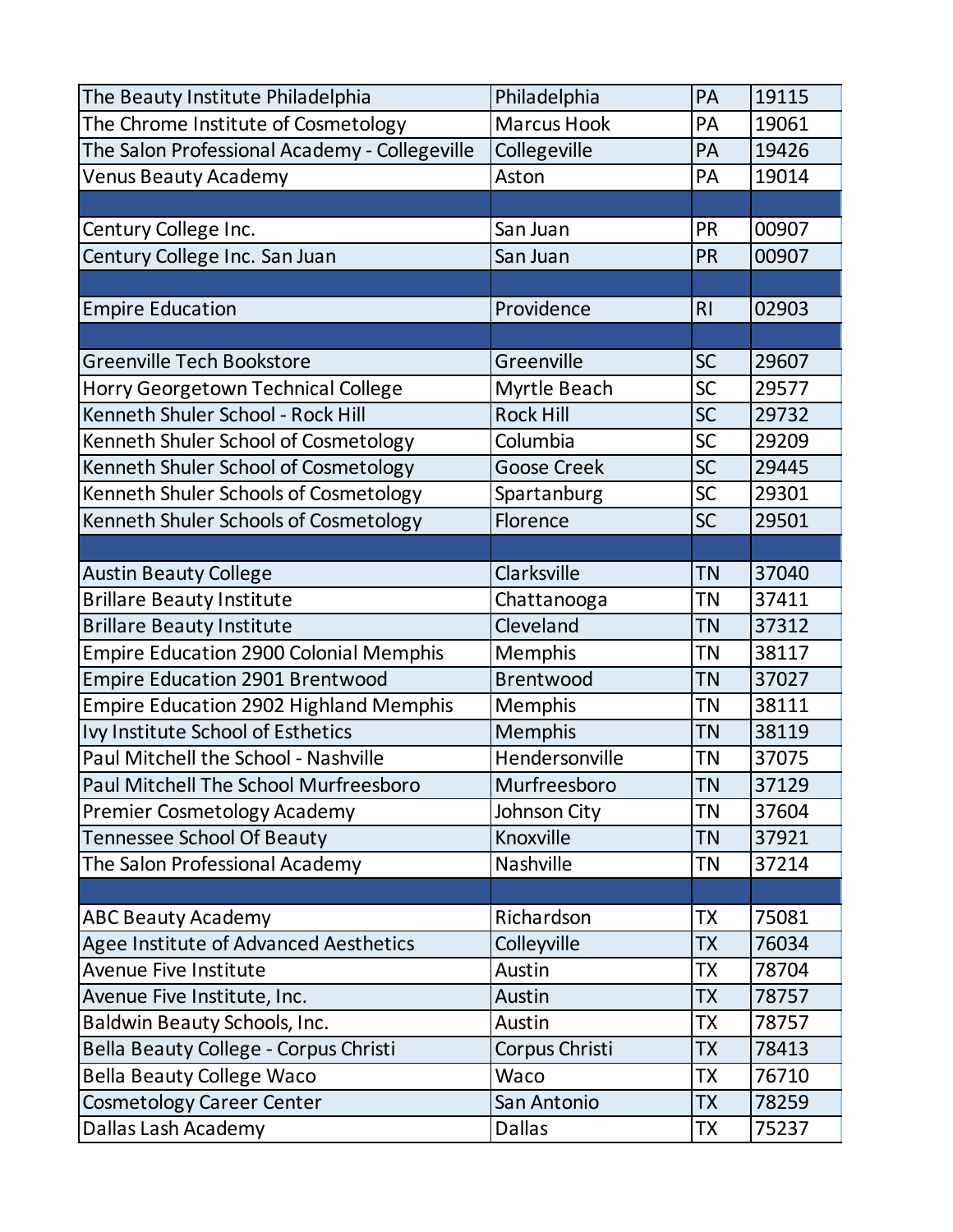| <b>Duvall's School of Cosmetology</b>    | <b>Bedford</b>        | <b>TX</b> | 76021 |
|------------------------------------------|-----------------------|-----------|-------|
| <b>Flavous Beauty Academy</b>            | <b>MCKINNEY</b>       | <b>TX</b> | 75069 |
| Fort Worth Beauty School Granbury Campus | Granbury              | <b>TX</b> | 76048 |
| Fort Worth Beauty School Inc             | Fort Worth            | <b>TX</b> | 76135 |
| <b>Grayson College</b>                   | Denison               | <b>TX</b> | 75020 |
| Institute of Beauty LLC                  | <b>Richland Hills</b> | <b>TX</b> | 76118 |
| Kilgore College                          | Longview              | <b>TX</b> | 75601 |
| M and J Academy                          | <b>Dallas</b>         | <b>TX</b> | 75238 |
| Natural Images Beauty School, LLC        | Clute                 | <b>TX</b> | 77531 |
| Ogle School                              | Houston               | <b>TX</b> | 77070 |
| Ogle School - Arlington                  | Arlington             | <b>TX</b> | 76013 |
| Ogle School - Dallas                     | <b>Dallas</b>         | <b>TX</b> | 75214 |
| Ogle School - Denton                     | Denton                | <b>TX</b> | 76205 |
| Ogle School - Fort Worth                 | Fort Worth            | <b>TX</b> | 76132 |
| Ogle School - Hurst                      | <b>Hurst</b>          | <b>TX</b> | 76053 |
| Ogle School - North Dallas               | <b>Dallas</b>         | <b>TX</b> | 75248 |
| Ogle School - San Antonio                | San Antonio           | <b>TX</b> | 78216 |
| Ogle School - Stafford                   | Stafford              | <b>TX</b> | 77477 |
| Paul Mitchell the School - Dallas        | Carrollton            | <b>TX</b> | 75006 |
| <b>Paul Mitchell the School Austin</b>   | Austin                | <b>TX</b> | 78759 |
| The Facial Room Society LLC              | The Woodlands         | <b>TX</b> | 77380 |
| The Professional Cosmetology Academy     | Laredo                | <b>TX</b> | 78041 |
| The Salon Professional Academy           | Lewisville            | <b>TX</b> | 75067 |
| The Salon Professional Academy of SA     | San Antonio           | <b>TX</b> | 78232 |
| The Salon Professional Academy-Whthouse  | Whitehouse            | <b>TX</b> | 75791 |
| The Strand Beauty Institute              | Portland              | TX        | 78374 |
| <b>Trinity Valley Community College</b>  | <b>Athens</b>         | <b>TX</b> | 75751 |
| Wink Studios Lash Academy                | Arlington             | TX        | 76011 |
|                                          |                       |           |       |
| Cameo College Of Essential Bty           | Murray                | UT        | 84107 |
| Mandy's Hair - Taylor Andrews Academy    | Saint George          | UT        | 84790 |
| Skin Works School & Spa                  | Salt Lake City        | UT        | 84115 |
|                                          |                       |           |       |
| <b>Academy of Esthetics</b>              | Centreville           | VA        | 20121 |
| American Spirit Institute                | Williamsburg          | VA        | 23185 |
| <b>AVI Career Training Inc</b>           | <b>Great Falls</b>    | VA        | 22066 |
| Dermal Science Int. Aesthetics Academy   | Reston                | VA        | 20190 |
| LB Beauty Academy                        | Richmond              | VA        | 23230 |
| Lotus School of Integrated Professions   | <b>Henrico</b>        | <b>VA</b> | 23233 |
| The Esthetic Institute                   | Vienna                | VA        | 22182 |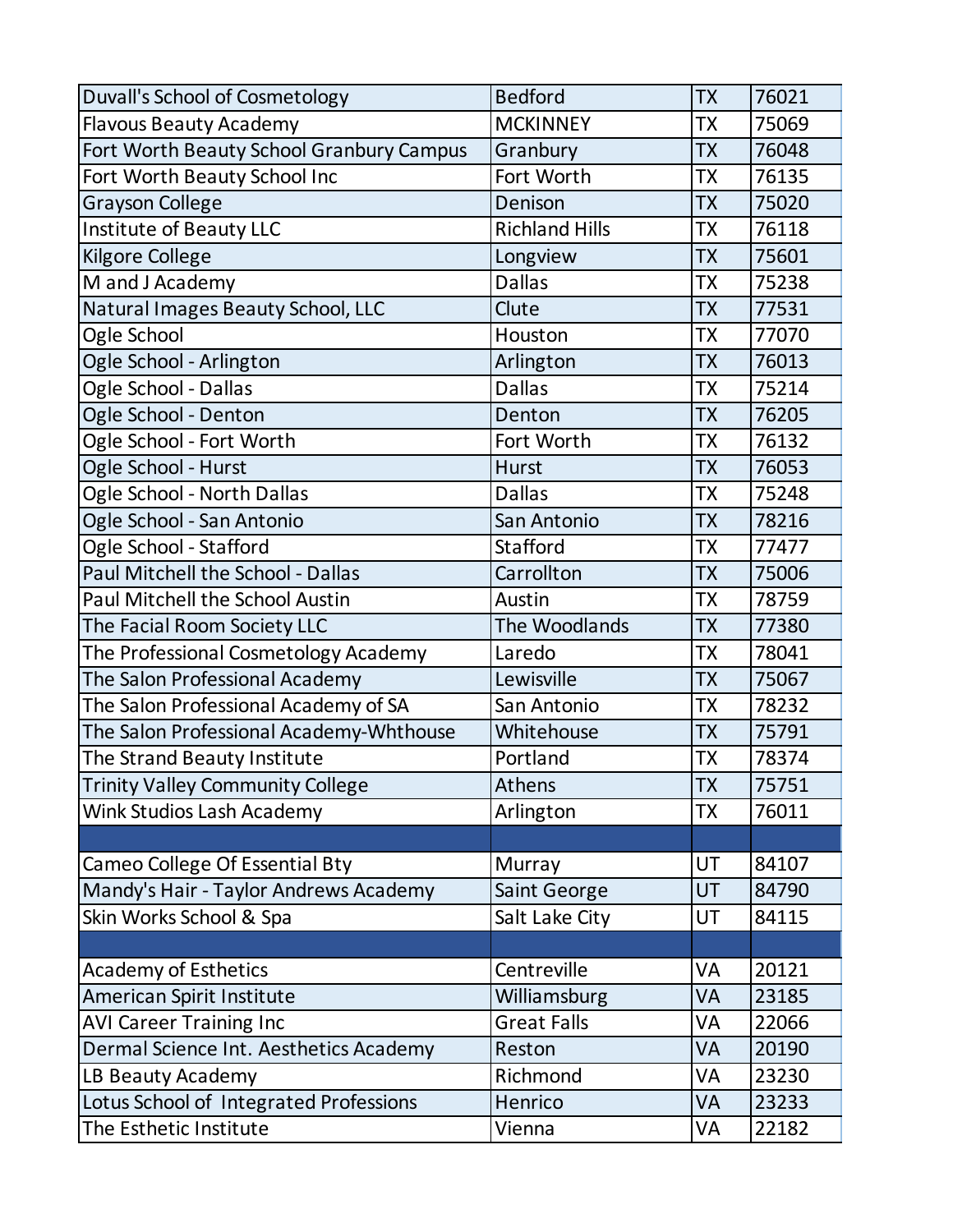| <b>Empire Education</b>                    | Milwaukee          | WI        | 53221 |
|--------------------------------------------|--------------------|-----------|-------|
| The Salon Professional Academy - WI        | Kenosha            | WI        | 53142 |
| Tricoci University of Beauty Culture LLC   | Janesville         | <b>WI</b> | 53548 |
|                                            |                    |           |       |
| <b>Charleston School of Beauty Culture</b> | Charleston         | <b>WV</b> | 25301 |
| Morgantown Beauty College Inc              | Morgantown         | <b>WV</b> | 26505 |
| The Palm Beauty Academy, LLC               | <b>Cross Lanes</b> | <b>WV</b> | 25313 |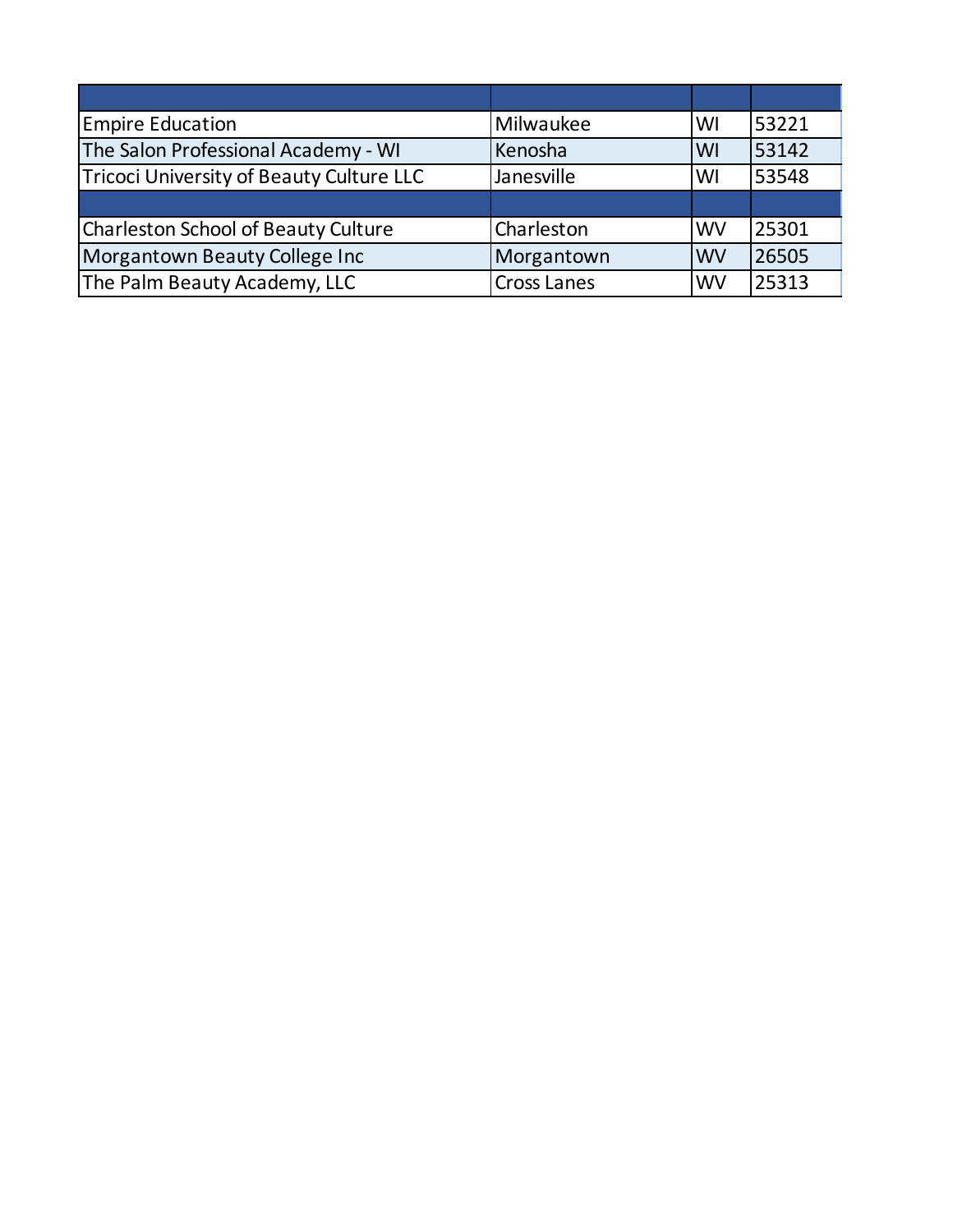$\mathcal{L}_{\text{max}}$  .  $\mathcal{H}_{\mathrm{c}}$  and  $\mathcal{H}_{\mathrm{c}}$